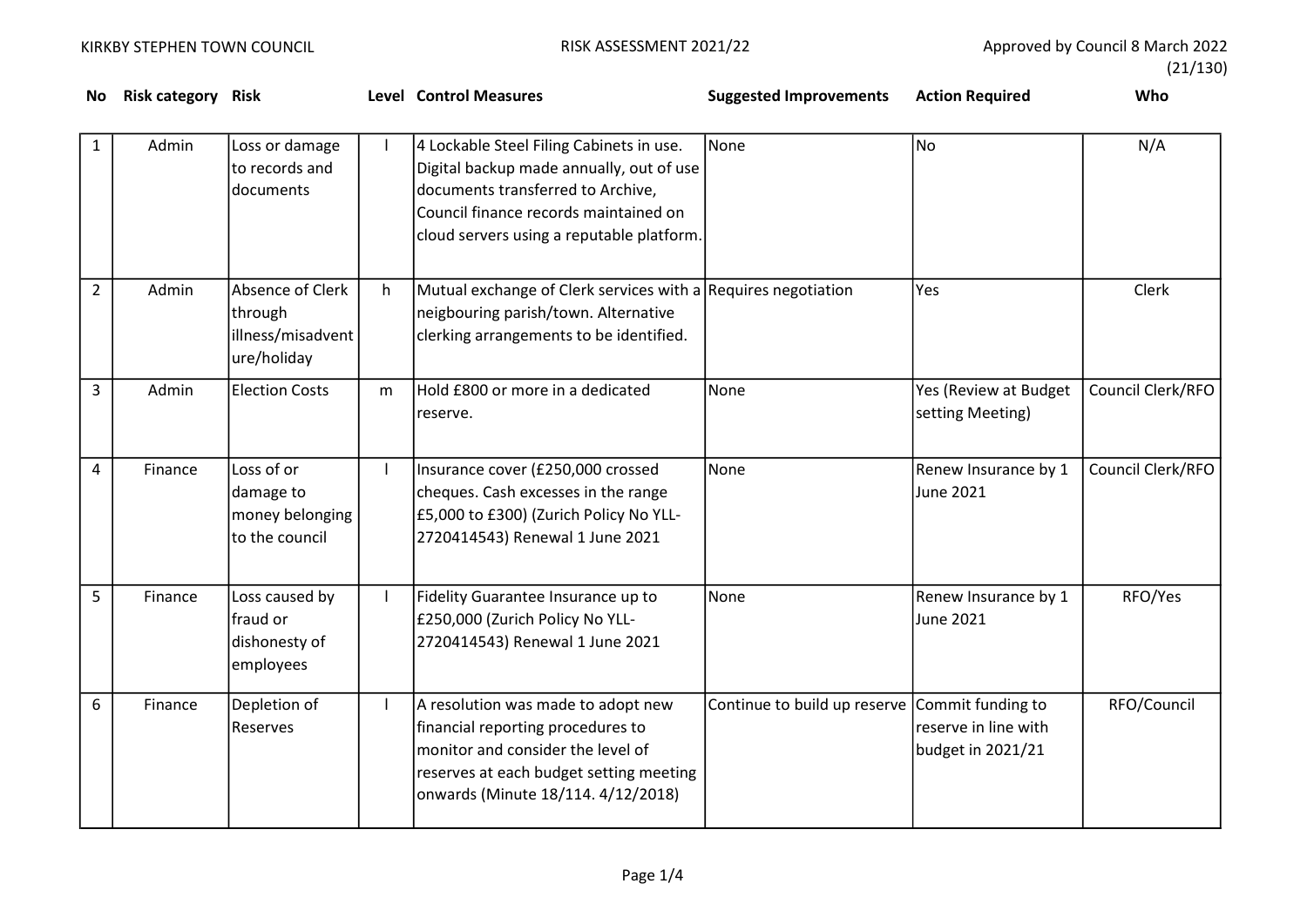No Risk category Risk **Reading Level Control Measures** Control Suggested Improvements Action Required Moore and Who

|  | (21/130) |
|--|----------|
|--|----------|

| 7  | Finance | Legal expenses                                                                         | Legal expenses insurance (Zurich Policy<br>No YLL-2720414543) Renewal 1 June<br>2021 Limit £100,000                                                                                                                                                                                                                                                                                                   | None        | Renew Insurance by 1<br>June 2021                                                                                                                                                                                                                           | <b>RFO</b>                      |
|----|---------|----------------------------------------------------------------------------------------|-------------------------------------------------------------------------------------------------------------------------------------------------------------------------------------------------------------------------------------------------------------------------------------------------------------------------------------------------------------------------------------------------------|-------------|-------------------------------------------------------------------------------------------------------------------------------------------------------------------------------------------------------------------------------------------------------------|---------------------------------|
| 8  | Finance | Precept /<br>Inadequate / Not<br>applied for / Not<br>received                         | Regular Budget Monitor reported and<br>scrutinized at Council, Clerk to apply for<br>and report on precept to Council.                                                                                                                                                                                                                                                                                | None        | Set draft budget and<br>precept by Januay<br>meeting                                                                                                                                                                                                        | Clerk / Council                 |
| 9  | Finance | Inadequate<br>records financial<br>irregularities                                      | Kirkby Stephen Town Council - Financial<br>Regulations and Standing Orders, March<br>2019, re adopted 3 March 2022 (20/130)                                                                                                                                                                                                                                                                           | <b>None</b> | Requires annual review<br>at a quarterly finance<br>meeting                                                                                                                                                                                                 | Clerk / Council                 |
| 10 | Finance | Inadequate<br>Checks / Bank<br>Errors / Loss of<br>Cheques /<br>Unnecessary<br>Charges | Procedures adopted for 3 monthly<br>budget monitor & bank reconciliations<br>reporting to finance meeting quarterly<br>(Minute 18/115) New financial<br>regulations March 2019, re adopted 8<br>March 2022 (21/130) require the<br>appointment of a councillor other than<br>the Chairman to scrutinise underlying<br>records statements and financial records<br>and report findings to the council. | None        | A councillor other than<br>the Chairman needs to<br>be appointed to<br>scrutinise underlying<br>records statements<br>and financial records<br>and report findings to<br>the council.<br>Appointment to be<br>made at or after the<br><b>Annual Meeting</b> | Council Clerk/RFO               |
| 11 | Finance | Remuneration<br>and RTI PAYE<br>errors                                                 | PAYE operated inhouse using payroll<br>software and onlinle HMRC services                                                                                                                                                                                                                                                                                                                             | None        | <b>No</b>                                                                                                                                                                                                                                                   | Clerk / Council /<br><b>RFO</b> |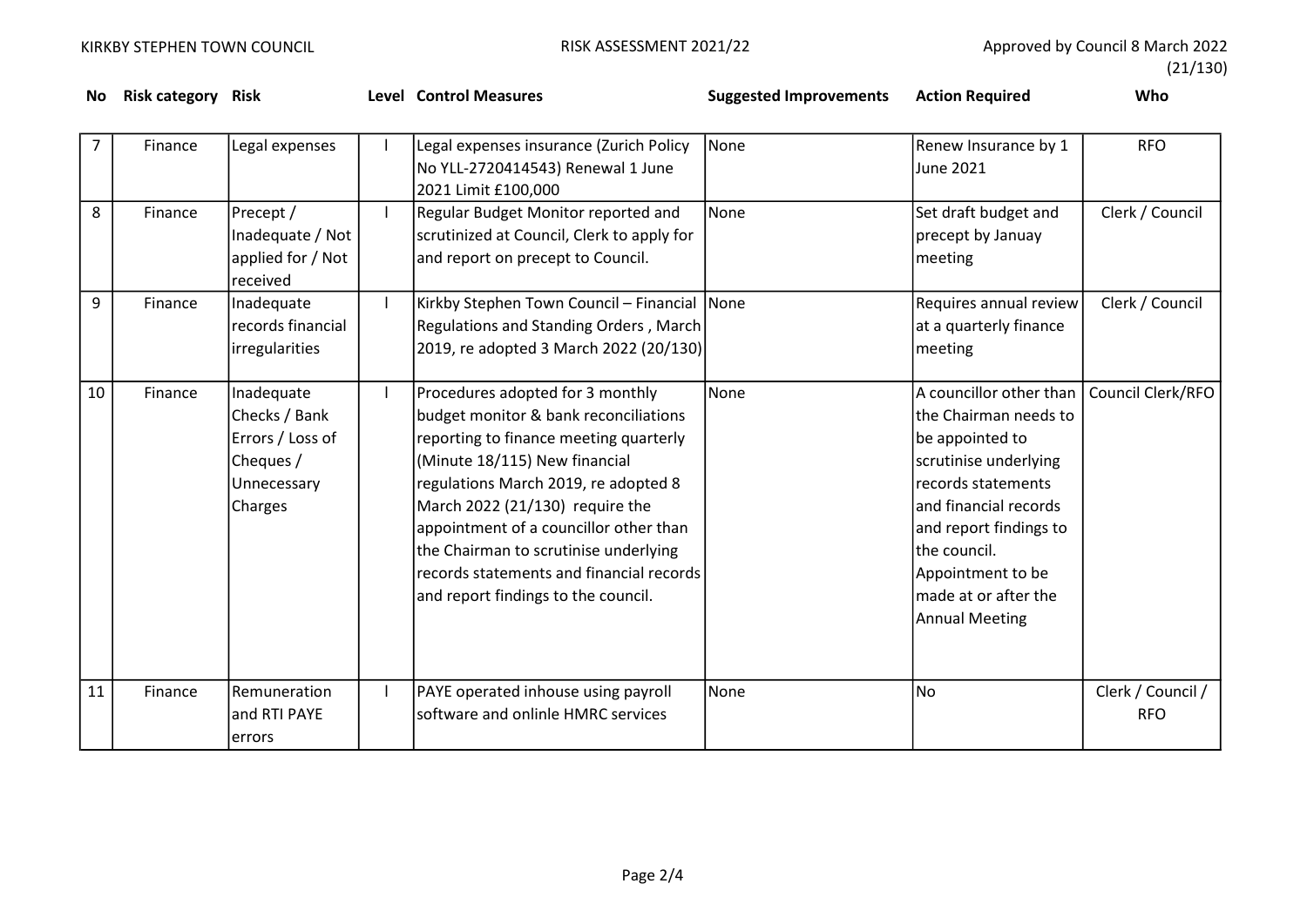(21/130)

| No. | <b>Risk category Risk</b> |                                                                                          | <b>Level Control Measures</b>                                                                                                                                        | <b>Suggested Improvements</b>                                                                                                                                                         | <b>Action Required</b>                   | Who               |
|-----|---------------------------|------------------------------------------------------------------------------------------|----------------------------------------------------------------------------------------------------------------------------------------------------------------------|---------------------------------------------------------------------------------------------------------------------------------------------------------------------------------------|------------------------------------------|-------------------|
| 12  | Finance                   | <b>VAT</b>                                                                               | Kirkby Stephen Town Council has control None<br>procedures in place to monitor and<br>ensure the reclaim of VAT. A Vat claim<br>will be submitted at least annually. |                                                                                                                                                                                       | <b>Adequate Provision</b>                | Council Clerk/RFO |
| 13  | Persons                   | Loss or injury to<br>members of the<br>public                                            | Public Liability Insurance (£12,000,000)<br>(Zurich Policy No YLL-2720414543)<br>Renewal 1 June 2021                                                                 | <b>Risk Assessments are</b><br>required for council<br>premises Christian Head,<br>Stenkrith Park, Market Place<br>Cloisters and other<br>properties listed on the<br>asset register. | Renew Insurance by 1<br><b>June 2021</b> | <b>Clerk</b>      |
| 14  | Persons                   | Injury to<br>employees while<br>carrying out<br>council duties                           | Employers Liability Insurance (£50,000)<br>(Zurich Policy No YLL-2720414543)<br>Renewal 1 June 2021                                                                  | <b>None</b>                                                                                                                                                                           | Renew Insurance by 1<br>June 2021        | Clerk             |
| 15  | Persons                   | Assault   Clerk,<br>Volunteers or<br>Councillors whilst<br>on Council<br><b>Business</b> | Death, Loss of limb, sight, personal total<br>disablement £50,000. (Zurich Policy No<br>YLL-2720414543) Renewal 1 June 2021                                          | Benchmark against other<br>town councils provision.                                                                                                                                   | Renew Insurance by 1<br>June 2021        | Clerk             |
| 16  | Persons                   | <b>Tree Hazards</b>                                                                      | Arborealist report commissioned<br>annually                                                                                                                          |                                                                                                                                                                                       | Consider<br>recommendations              | Clerk / Council   |
| 17  | Property                  | Assets &<br>Property                                                                     | Insure inline with Annual Review of<br>Asset Register, Index Linked where<br>approriate (Zurich Policy No YLL-<br>2720414543) Renewal 1 June 2021                    | <b>Review of Asset Register</b><br>required annually                                                                                                                                  | Renew Insurance by 1<br>June 2021        | Clerk / Council   |